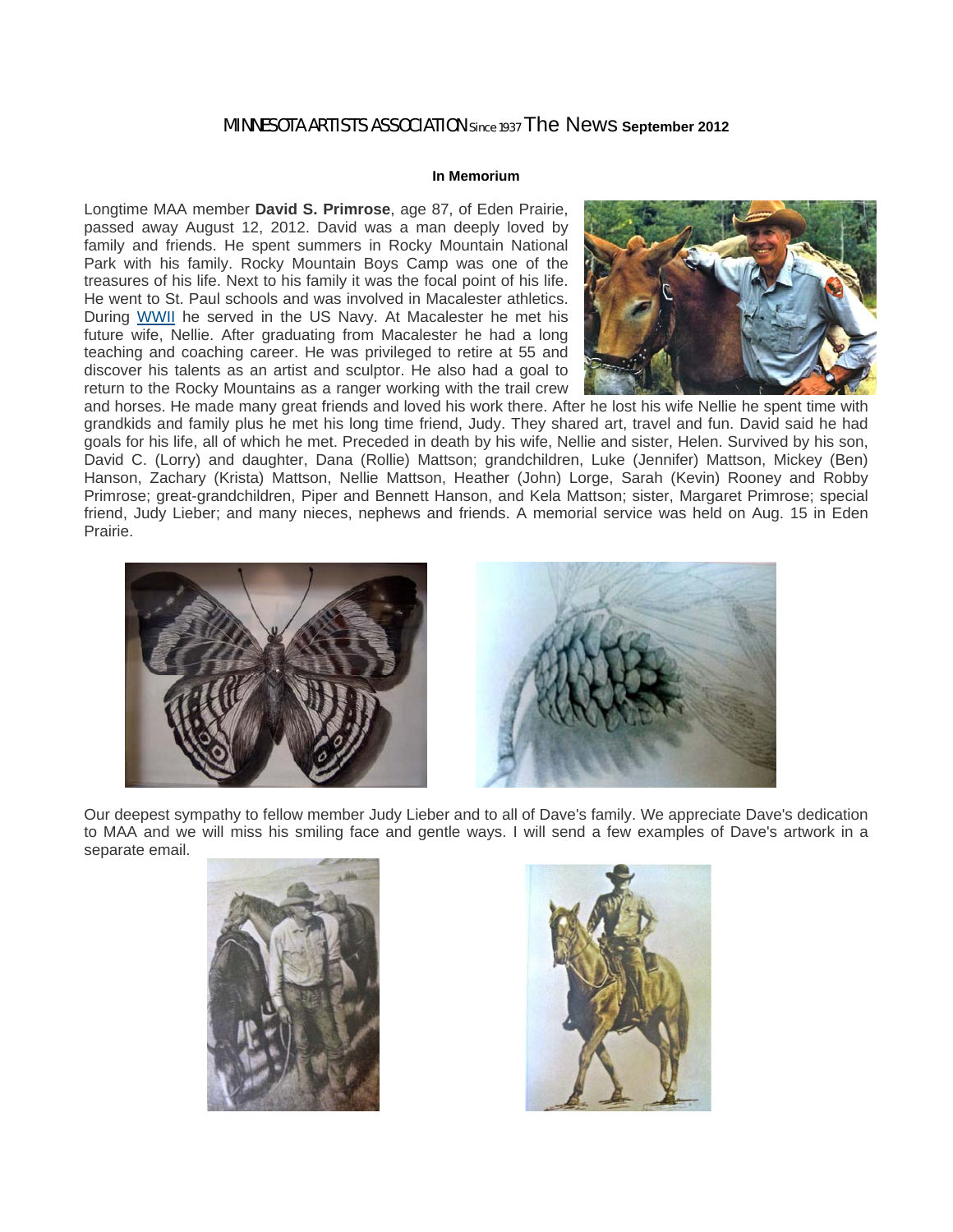### **Welcome New Members**

We have 8 new members who joined recently and entered our Fall Exhibition at the Edina Art Center: **Janet Adams, Kleya Forte-Escamilla, Roy Lindaas, Angie Mayer, Elizabeth Merchant, Betsy Parks, Rochelle Rottenberg, & Duane Tougas.** 3 other members have also joined MAA: **Mary Aries, Joan Sliska, and Jill Woodward**. We wish you a warm welcome and hope you will join us for our monthly meetings too! We have Marian Alstad to thank for encouraging some of her students to join our group!

### **Our 75th Fall Member's Exhibition**

Our 2012 Fall Members Exhibition will be at the Edina Art Center until September 12th. It's a great show so please take the time to go see it! Please remember to pick up your work on **Thursday, September 13, 9 am - 8 pm, Friday, September 14, 9 am - 3:30 pm, or Saturday, September 15, 9 am - 1 pm.** Thank you to all the artists who participated by entering the show, helping with the take in, hanging, and refreshments! You all made our show a big success! Special thanks to our juror, Joyce Lyon, Associate Professor of Art, University of Minnesota for her thoughtful comments on our work. Congratulations to the award winners:

Award of Excellence:

Jean Allen - Madonna & Child Marilyn Anderson - Portrait of Constance Marjorie Moody - Forest Dance

Award of Merit:

Judy Lieber - Walkin' and Talkin' Jack O'Leary - Vigil Betsy Parks - The Cat's Meow

Honorable Mention:

Roy Lindaas - Cana Island Lighthouse Eleanor McIntosh - Peonies in the Sun Rochelle Rottenberg - After Bonnard

### **Membership Dues**

Everyone who entered our Fall show has already paid their dues for the coming year: September 1, 2012 to August 31, 2013. All others who wish to remain members of MAA please send your dues (\$25 for individual, \$40 for family) along with your name, address, phone number, & email address to:

Diane Gilbertson 5275 Oxford St. No. Shoreview, MN 55126

You can download the membership form on our website: www.minnesotaartistsassociation.com. You can also see a slide show of our reception from our current exhibit and photos of the award winning paintings on the website. Many thanks to **Rick Mittelstadt** and **Rich Hass** for their photos and to **Nayla Yared and her daughter** for making and posting the slide show! MAA also has a facebook page: Minnesota Artists Association. Check it out and like us!